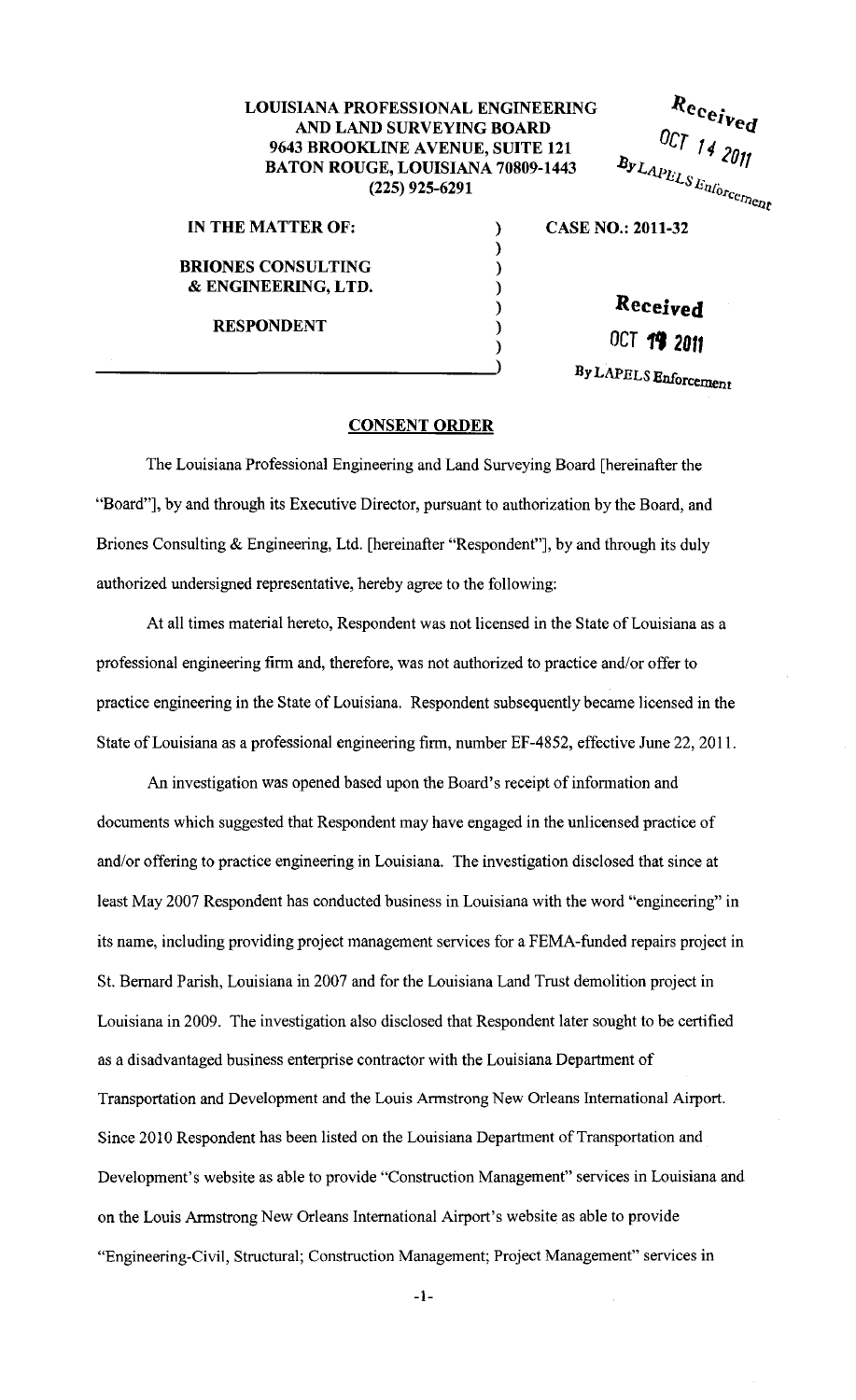Louisiana. Respondent acknowleges that although it was working in Louisiana prior to being licensed as a professional engineering firm, neither Respondent nor its supervising professional (Rolando H. Briones, Jr., P.E.) performed any engineering work in Louisiana prior to licensure and the work being performed was stricly project management services in association with the Hurricane Katrina relief effort.

La. R.S. 37:681 and 37:700(A)(1), (7) and (9), *to wit* LAC Title 46:LXI§2301(B)(1), prohibit the practicing of and/or offering to practice engineering and the use of the wbrd "engineering" or any modification or derivative thereof in a person's name or form of business or activity in the State of Louisiana without proper licensure. La. R.S. 37:700(H) permits the Board to take enforcement action against persons who violate La. R.S.  $37:681$  and  $37:700(A)(1)$ , (7) and (9), *to wit* LAC Title 46:LXI§2301(B)(1), upon a finding of guilt following the preferral of charges, notice and hearing and a majority vote of its entire membership authorized to participate in the proceeding. La. R.S. 37:681, La. R.S. 37:700(A)(1), (7) and (9), La. R.S. 37:700(H) and LAC Title 46:LXI§2301(B)(1) were in effect at all times material hereto.

It is undisputed that at all times material hereto Respondent was not licensed to practice and/or offer to practice engineering in Louisiana and that Respondent practiced and/or offered to practice engineering and used the word "engineering" in its name and in conjunction with its business in Louisiana without proper licensure.

By letter dated September 9, 2011, the Board gave notice to Respondent that it was considering the preferral of charges against Respondent on the grounds that it may have violated La. R.S. 37:681 and 37:700(A)(l), (7) and (9), *to wit* LAC Title 46:LXI§2301(B)(1), relative to practicing and/or offering to practice engineering and using the word "engineering" or any modification or derivative thereof in a person's name or form of business or activity in Louisiana without proper licensure.

Wishing to dispense with the need for further enforcement action and to conclude the instant proceeding without further delay and expense, for the purpose of this proceeding only, Respondent and the Board do hereby enter into this Consent Order, in which Respondent of its own free will consents to the issuance of a Consent Order by the Board, wherein Respondent agrees to (a) pay a fine of one thousand (\$1,000.00) dollars, (b) pay administrative costs of five hundred forty-nine and 47/100 (\$549.47) dollars, and (c) the publication of this Consent Order on

-2-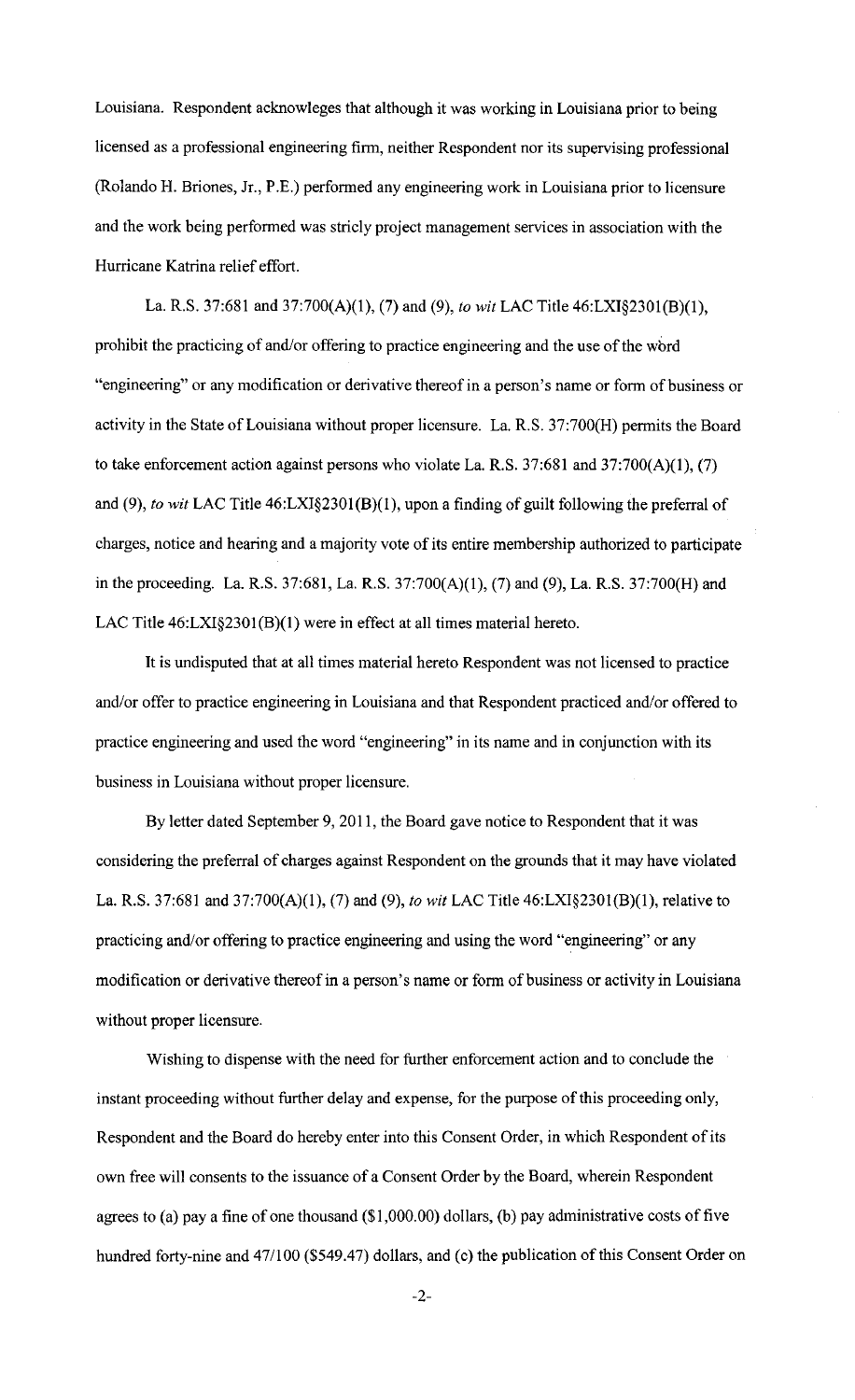the Board's website and a summary of this matter in the Board's official journal, the Louisiana Engineer and Surveyor Journal, and the reporting of this matter to the National Council of Examiners for Engineering and Surveying (NCEES), identifying Respondent by name.

Respondent admits to violations of the referenced laws and/or rules regarding the practicing of and/or offering to practice engineering and the use of the word "engineering" or any modification or derivative thereof in a person's form of business or activity in the State of Louisiana without proper licensure. Respondent acknowledges awareness of said laws and/or rules and states that it will comply with all applicable laws and rules henceforth. Respondent has been advised of its right to appeal; and it states affirmatively that it has been afforded all administrative remedies due it under the law.

Therefore, in consideration of the foregoing and by signing this Consent Order, Respondent does hereby waive its right to a hearing before the Board, to the presenting of evidence and witnesses on its behalf, to Findings of Fact and Conclusions of Law in this case, and to judicial review of this Consent Order.

Respondent hereby represents (a) that it fully understands the meaning and intent of this Consent Order, including but not limited to its final and binding effect, (b) that it has voluntarily entered into this Consent Order and that no other promise or agreement of any kind has been made to or with him by any person whatsoever to cause the execution of this instrument and (c) that the sanctions set forth in this Consent Order do not prevent the Board from taking further disciplinary or enforcement action against Respondent on matters not specifically addressed in this Consent Order.

WHEREFORE, the Louisiana Professional Engineering and Land Surveying Board and Respondent agree that:

1. Respondent shall pay a fine of one thousand (\$1,000.00) dollars, which shall be tendered to the Board by certified check payable to the Board, due upon the signing of this Consent Order; and

2. Respondent shall pay administrative costs of five hundred forty-nine and 47/100 (\$549.47) dollars, which shall be tendered to the Board by certified check payable to the Board, due upon the signing of this Consent Order; and

-3-